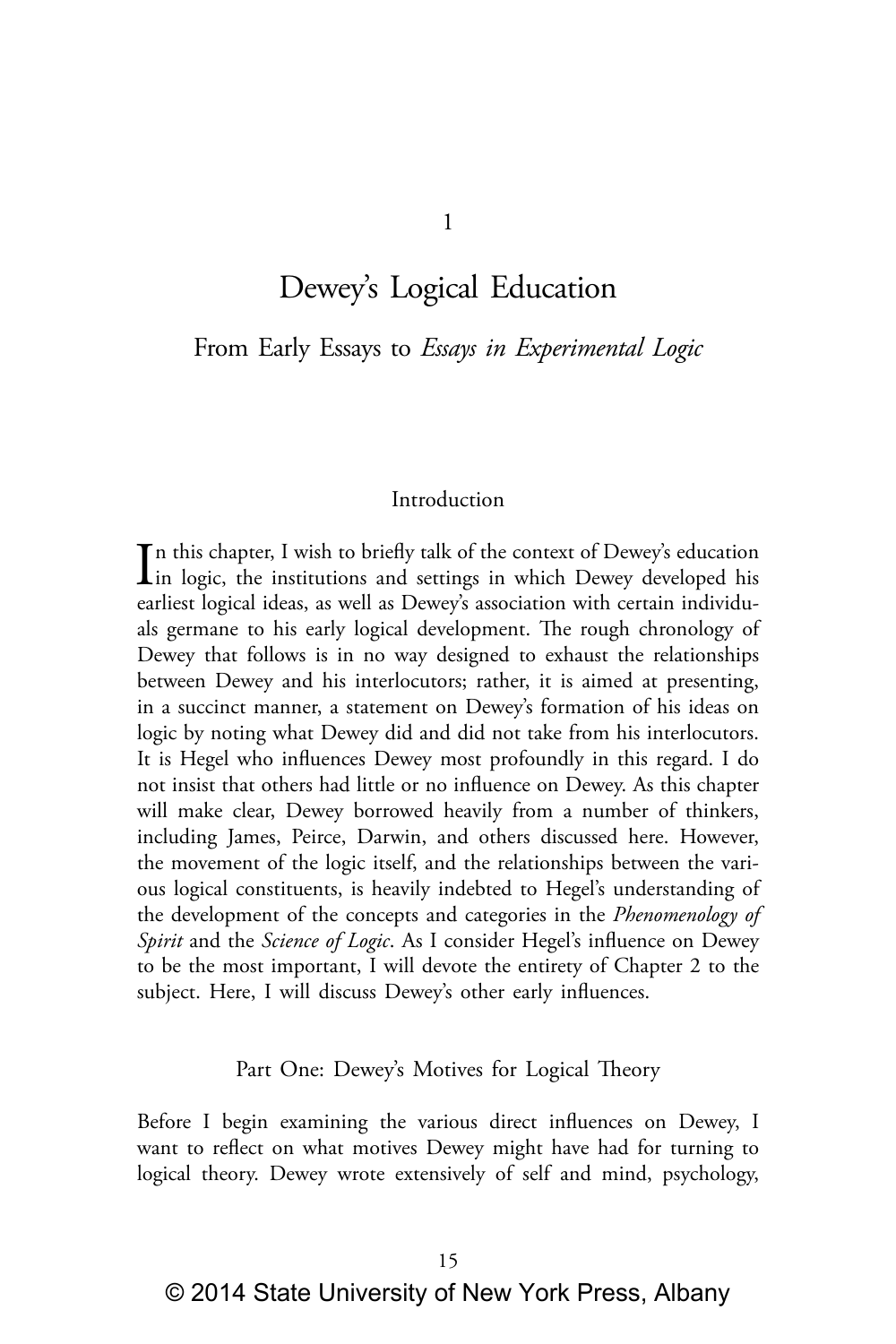ethics, education, knowledge, and the history of philosophy. The various motives for these have been well-documented in the vast secondary literature. Here, I will briefly discuss the importance of his studies on experimental psychology on the one hand and idealism on the other. It is well-documented in various biographies that Dewey was equally interested in both post-Kantian idealism and the emerging field of empirical, experimental psychology. Dewey's early undergraduate education at Vermont introduced him both to idealism and T. H. Huxley's popularization of Darwin's theory of natural selection. When Dewey attended Johns Hopkins, he studied not only with G. S. Morris but also with G. Stanley Hall.<sup>1</sup> Dewey's relationship with Hall was ambivalent. Though Hall did get Dewey to read Wilhelm Wundt (and this was important for Dewey's early psychology), Dewey disliked Hall's arrogance, and took instead to Morris. Morris introduced Dewey to the leading British post-Kantian idealists (T. H. Green, Edward and John Caird, John Watson) and Hall introduced Dewey to empirical, experimental, and physiologic psychology—chiefly via the works of Wundt. Dewey even undertook some experimental research while under Hall's supervision.<sup>2</sup> By the time of his graduation, Dewey was not only an ardent proponent of Hegel and the post-Kantian idealist philosophy of the late nineteenth century, but an avid proponent of experimental psychology.<sup>3</sup>

Post-Kantian idealism of the late nineteenth century, or neo-idealism as I prefer to call it, ranged in philosophical allegiance between Kant and Hegel. The major thinkers of neo-idealism at the time of Dewey's education were the English philosopher T. H. Green, Scottish philosophers Edward and John Caird, and the Scottish transplant to Canada, John Watson. F. H. Bradley was also beginning to attract attention, primarily through the publication of *Ethical Studies*. Later, English philosopher Bernard Bonsaquet and in the United States, Josiah Royce, would emerge as prominent figures. T. H. Green, who was Dewey's most important idealist influence in the early 1880s, leaned more closely to Kant than Hegel in regard to moral theory.<sup>4</sup> Edward and John Caird and John Watson leaned more closely to Hegel than to Kant.<sup>5</sup> All of them were concerned with the topics of Absolute self, will, individuality, and for Green and Caird in particular, the question of the divine manifest in the world. At the same time, Dewey was intrigued by leading accounts of sensation, attention, perception, and the biological basis of motor control. Wundt's work in particular, had a powerful impact.<sup>6</sup> Dewey wrote a number of articles on topics of interest to the neo-idealists and to those in the burgeoning field of psychology.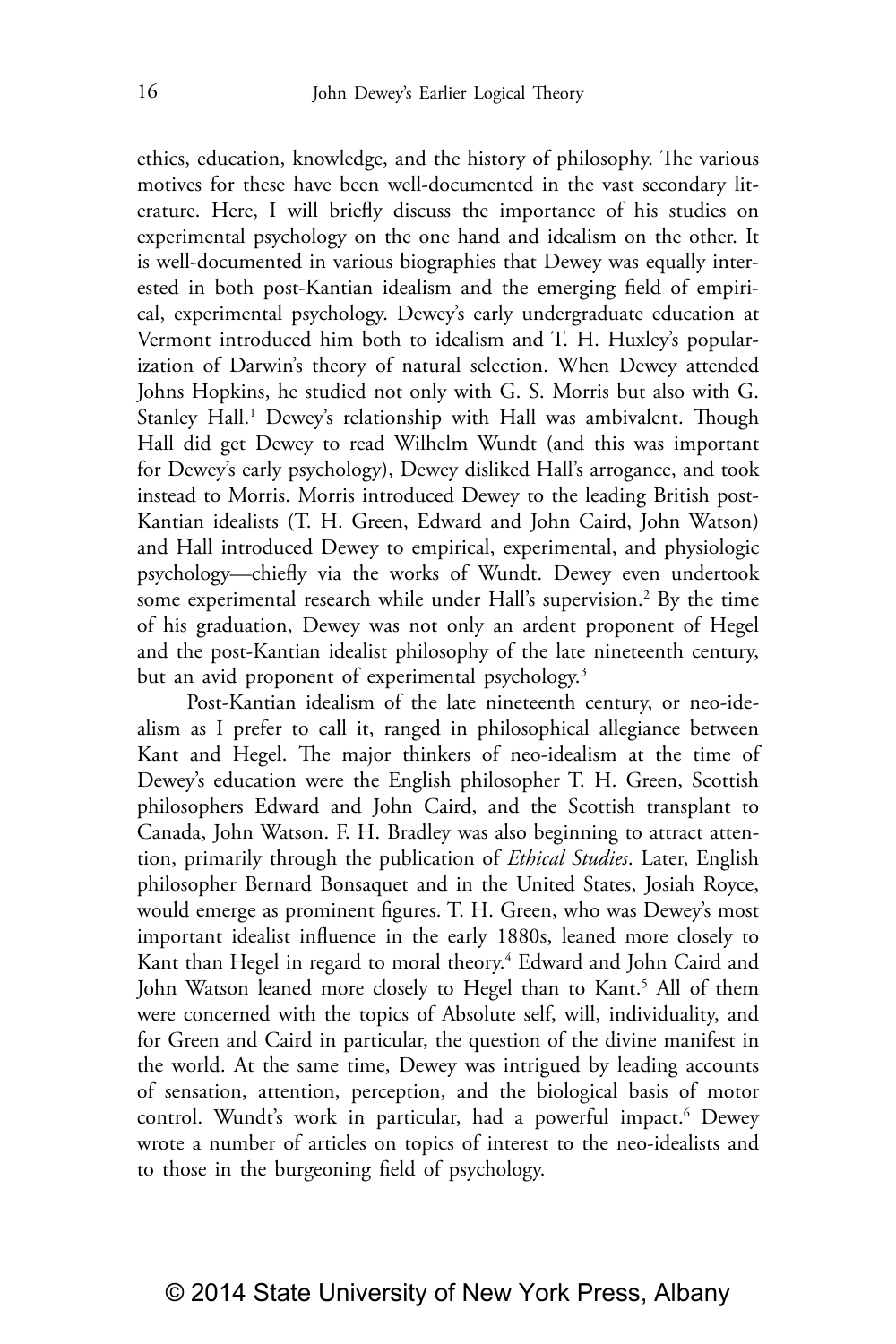As I will discuss later, Dewey had little contact with the leading lights of pragmatism in the first several years of his career. Dewey took a course with Peirce at Johns Hopkins in 1882 but evidently failed to understand him. Dewey had little contact with William James until after the latter's publication of the *Principles of Psychology* in 1890. Dewey had no contact with Mead until the latter began to work alongside Dewey at the University of Michigan in 1891. Dewey, of course, was very familiar with Darwin, but he had not yet begun to articulate his evolutionary account of thought and morality until late in the 1890s. It was only gradually that the respective ideas of these leading pragmatist thinkers would seep into Dewey's own accounts: his earliest motives for his scholarship did not yet encompass these thinkers.

Dewey would try to fuse his idealism with the leading accounts of psychology in the first years after graduation. This fusion culminated in his textbook of 1887, entitled *Psychology*. This was an ambitious book, not in the least because it attempted to run the idealism of Absolute self together with the novel accounts of sensation, perception, attention, and the will: it was ambitious because Dewey attempted to write not only a textbook for his classes, but a stand-alone introduction to a unified psychology of mind-world. Needless to say, his attempts (he published three editions) did not succeed—at least, in his mind. But they did have the effect of returning him to the central problem of conjoining the best of philosophy and psychology.

While his motives for both philosophy and psychology seem plain enough, the same cannot be said of Dewey's motives for embarking on an examination of logic. For, he could have (along with Wundt) restricted himself to empirical-physiologic psychology. Or he could have restricted himself to the experimental psychology of James. But he didn't. He decided to tackle logical theory, bearing his first (written) fruits in 1890. There were undoubtedly philosophical motives behind this, which I will discuss here and in Chapter 2. But there were undoubtedly biographical motives as well. Unfortunately, Dewey's correspondence gives us no hint of what these might be. And leading accounts of Dewey's logical theory are silent on this matter as well. We will therefore have to concentrate on the philosophical motives and take an educated guess at the biographical ones.

To begin, logical theory for Dewey was, if not synonymous with, at least a crucial aspect of, method. And method was an aspect of psychology. As I have maintained, psychology dominated Dewey's early thought. This has been well-documented in the secondary literature.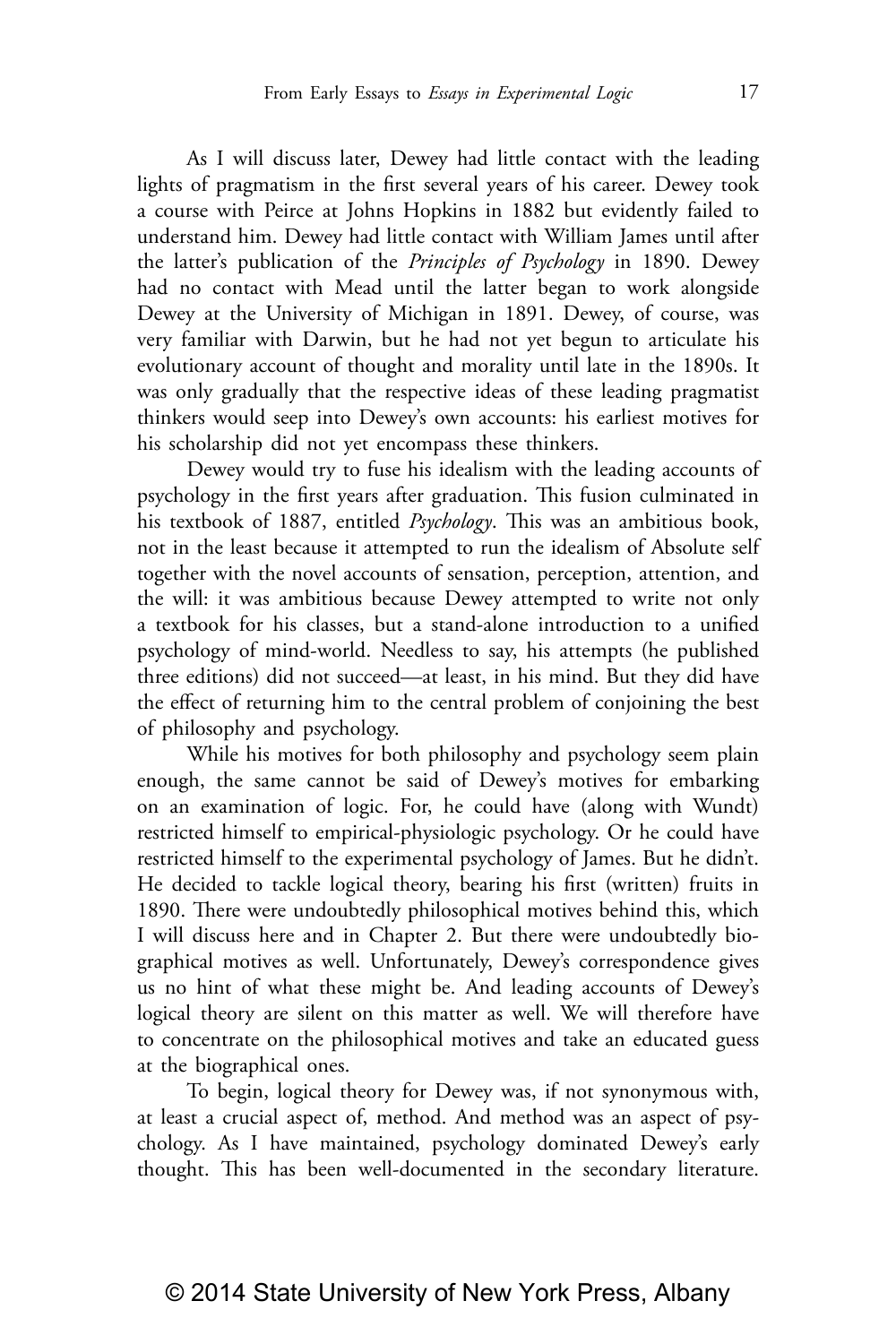And the literature has also ably demonstrated the various theories that the neo-idealists held; theories that were in common circulation at the time Dewey was a graduate student and young professor.7 What is not so clear is the connection between logical theory and psychology. I surmise it is the need for a method that concerns Dewey: a method of systematic collection and ordering of knowledge. Systematic knowledge, at least in Dewey's earlier thinking, was tantamount to philosophy and philosophy was the highest achievement of systematic thinking; it was, as Hegel put it, systematic science.<sup>8</sup> Logical theory, therefore, was an absolutely necessary tool for rendering knowledge systematic and philosophy a science. Dewey makes this quite clear in his *Psychology*. Dewey speaks early on in the text of the need for a method of psychology. "The subject-matter of psychology is the facts of self, or the phenomena of consciousness. These facts, however, do not constitute science until they have been systematically collected and ordered with reference to principles, so that they may be comprehended in their relations to each other, that is to say, explained. The proper way of getting at, classifying, and explaining the facts introduces us to the consideration of the proper method of psychology" (EW 2, p. 11). Dewey rapidly discounts the prevailing method of psychology: introspection (EW 2, pp. 11–12). He instead offers what he terms, "experimental," "comparative," and "objective" methods—the last being, "The broadest and most fundamental method of correcting and extending the results of Introspection and of interpreting these results, so as to refer them to their laws" (EW 2, 15). This method "is the study of the objective manifestation of mind" (EW 2, p. 15).

What Dewey later calls logical theory is here discussed in terms of stages of knowledge, or thinking.<sup>9</sup> Thinking incorporates relation, conception, judgment, and reasoning, including analysis, synthesis, induction, and deduction (EW 2, pp. 177–196). Thinking is systematic; not only this, it *constitutes* a system. This system, Dewey says, is philosophy. "Philosophy is the attempt to systematize or arrange in their organic unity all special branches or science . . . Science, in its completeness, including the synthetic function, is philosophy" (EW 2, p. 201). What we have here is a claim for Absolute thought as philosophy; as systematic knowledge. This is an unabashedly idealist claim, though it is an idealism that takes empirical psychology seriously. But more important, it is a claim for the centrality of thinking—of method—in and for philosophy. Method is absolutely essential for systematic knowledge. Dewey would hold to this belief throughout his philosophical career, and explicitly state its importance in the 1938 *Logic* (LW 12, p. 3).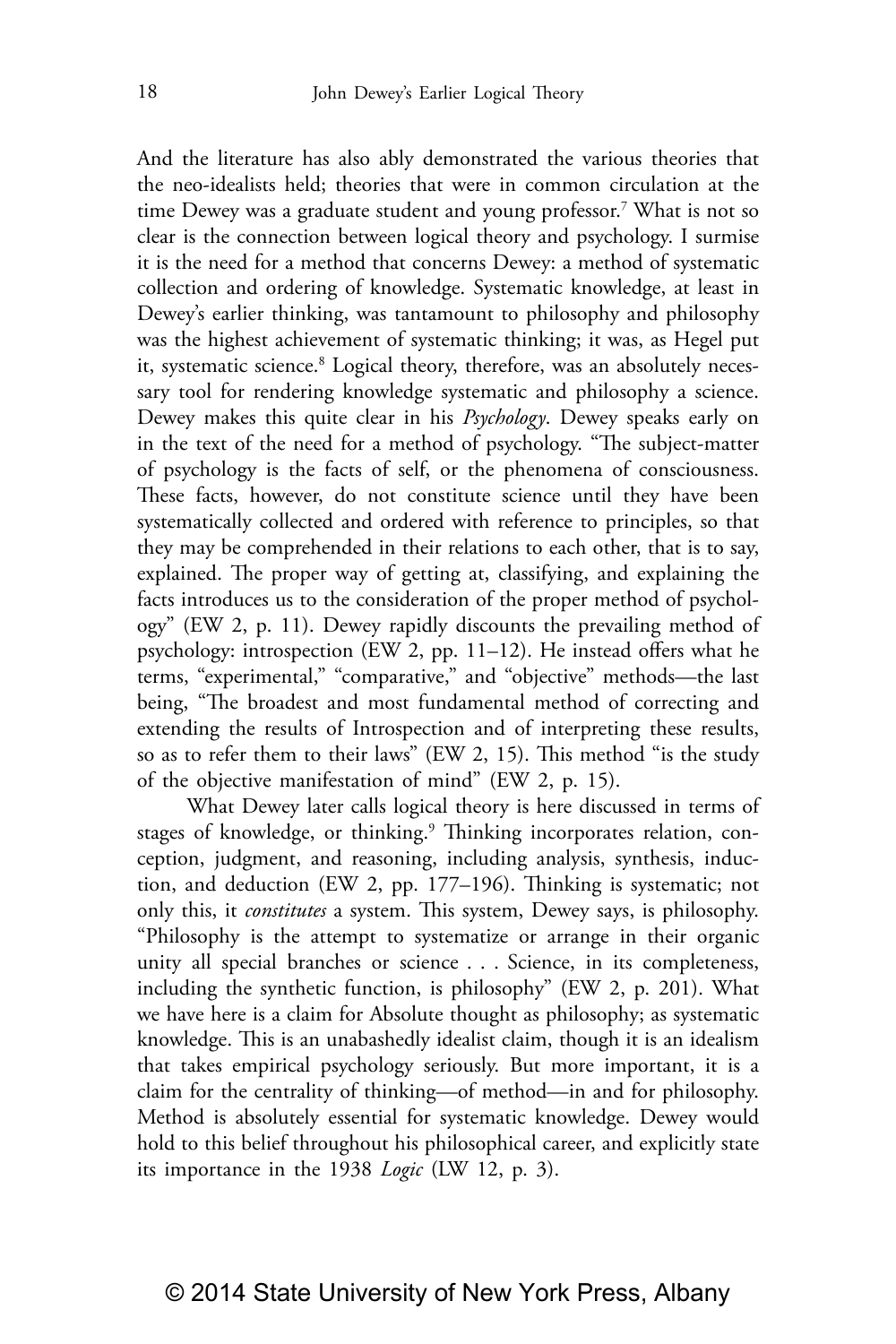While it certainly seems the case that logic occupied a central and necessary role in thinking, science, and philosophy in Dewey's early and manifestly Hegelian thought, it does not explain why Dewey would continue to write and think on logical theory *after* his seeming "turn" to Darwinian and naturalist accountings of self. An explanation for this must be sought. I believe that explanation is to be found in an essay on logical theory written shortly after his supposed "turn"—"Some Stages of Logical Thought" (1900). For Dewey, the final stage of logical thought—the stage of experimentation—is singularly responsible for the "newer" disciplines of the social sciences, including psychology and sociology, as well as the subfields of the sciences of biology and chemistry (MW 1, p. 169). And it is the insights of these sciences, through their use of experimentation, that have resulted in "a statement in which all the distinctions and terms of thought—judgment, concept, inference, subject, predicate and copula of judgment, etc., ad infinitum—shall be interpreted simply and entirely as distinctive functions or divisions of labor within the doubt-inquiry process" (MW 1, p. 174). Without the progress in methods, the new disciplines of psychology and sociology (to which Dewey would increasingly be indebted) would not have arisen. The tremendously valuable experiments that demonstrated to Dewey the importance of attending to sensation, perception, and attention, as well as the psychological components of the will, would not have been available for Dewey to construct an empirically idealistic theory of the self, and Dewey himself recognized this.10 This is what was at stake for Dewey in choosing to continue to reflect on logical theory, and this is what Dewey thought lay ahead for those sciences that followed the "logical" method of experimentation.

Logical theory, therefore, was crucial not only to science and the sciences, but to Dewey's systematic philosophy as well. Indeed, *no* philosophic system could avoid an account of logic. The crucial inclusion of logic in systematic philosophy could even extend to any philosophy that purports to make judgments. Dewey makes this clear in the preface to *Studies in Logical Theory*: for "judgment is the central function of knowing, and hence affords the central problem of logic . . ." (MW 2, p. 296). But Dewey had a further aim for logical theory: logical theory was not only indisputably necessary for philosophy, but for the broader theory of psychology Dewey was attempting to construct in part to contrast with the Absolutist notions of self and mind of the neo-Hegelians. Dewey continues, "that since the act of knowing is intimately and indissolubly connected with the like yet diverse functions of affection, appreciation,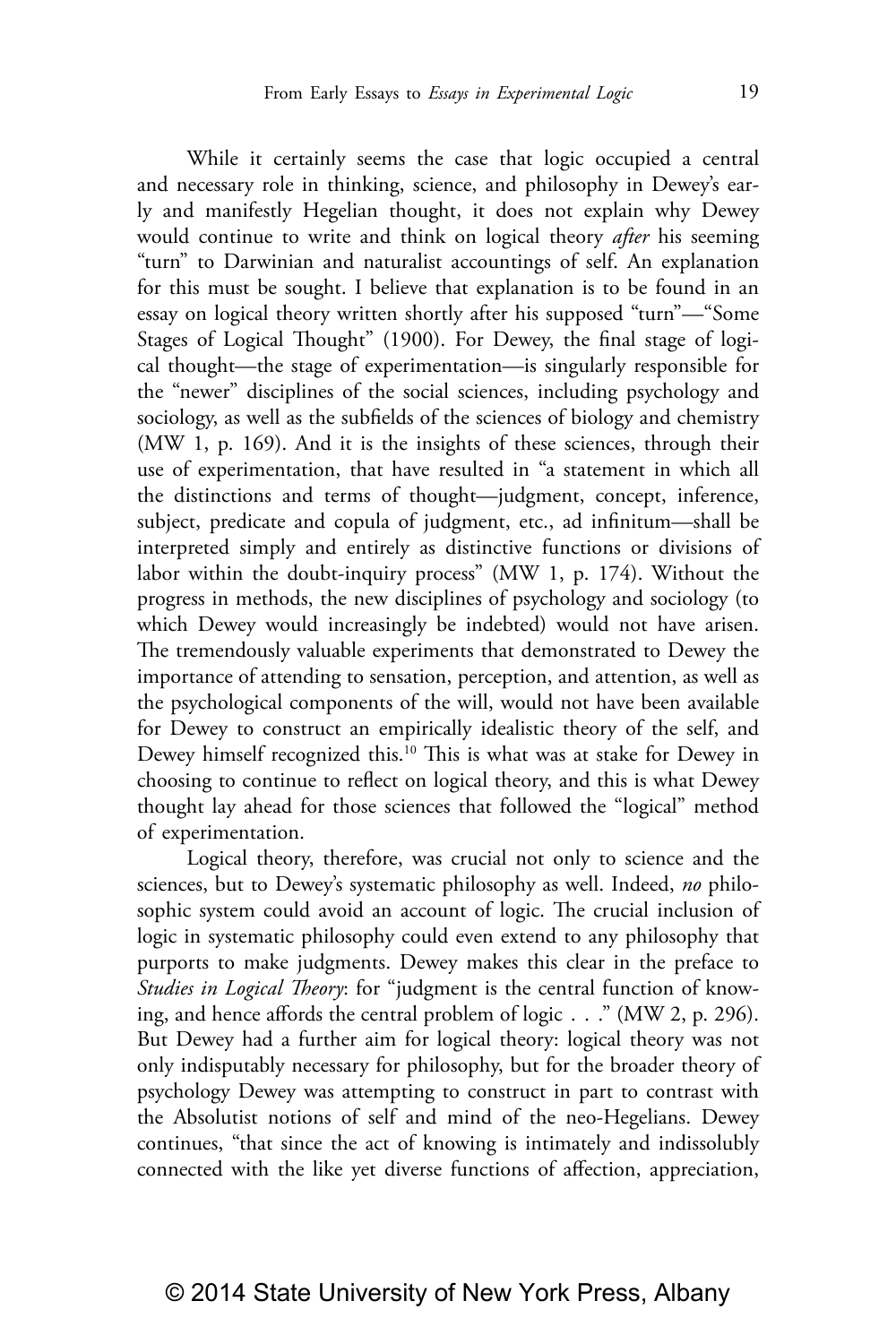and practice, it only distorts results reached to treat knowing as a selfenclosed and self-explanatory whole—hence the intimate connections of logical theory with functional psychology . . ." (MW 2, p. 296). The result of this connection was a functionalist and empirical psychology that incorporated Hegelian elements of method in quest of an organic and holistic account of self and ultimately truth, reality, nature, and experience.

#### Part Two: Dewey's Logical Education 1882–1902

I have given a rough portrayal of the motive forces behind Dewey's interest in logical theory, as well as a brief outline of the history of Dewey's earliest philosophical development. I now wish to discuss Dewey's logical education more specifically. Dewey matriculated at the University of Vermont in 1879, and while there, took classes in philosophy under H. A. P. Torrey. Torrey was an enthusiastic if somewhat amateurish student of German idealism and particularly Kant, and if the biographies are correct, taught Dewey both Kant and German after Dewey returned in 1882 from a two-year stint teaching mathematics to high school students in Oil City, Pennsylvania.11 Dewey's Vermont experience, if we are to believe Alan Ryan, was for the first three years a continuation of his high school studies: courses on English, mathematics, classical literature and histories, and the like. His fourth year was an improvement because he was able to study moral, social, and political theory under Torrey and Matthew Buckham—Vermont's president.<sup>12</sup> Robert Westbrook has even less to say about Dewey's experience at the University of Vermont than Ryan, although both comment on Dewey's later characterization of Torrey as "constitutionally timid,"—a conclusion based likely in Torrey's indecisiveness with respect to balancing his Christian faith against Kant's denial of religious or theological knowledge.13

As Dewey read Kant with Torrey, who was a Kantian scholar of some repute, we can surmise that Dewey was familiar with Kant's discussion of logic, both in the *Critique of Pure Reason* (transcendental logic) and *The Lectures on Logic* (Kant's treatise on general logic). It seems, however, that we cannot conclude that Dewey had much grounding in logical theory *before* he attended Johns Hopkins in 1882. Undoubtedly through his traditional education in high school and at the university he would have been familiar with at least the rudiments of syllogistic logic, though judging from the curriculum Dewey undertook at Vermont, it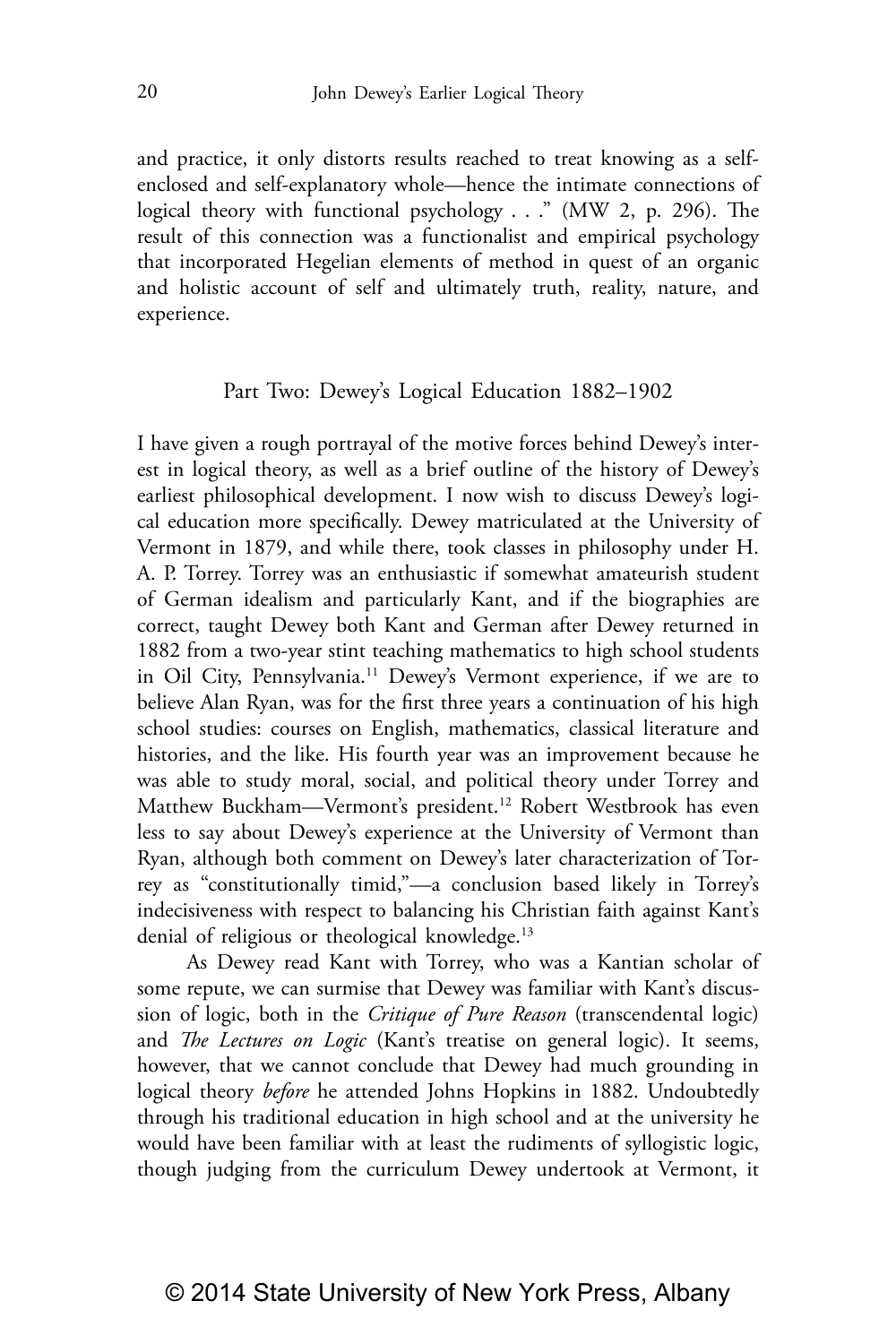is difficult to say with exactness. Dewey took courses in "Greek, Latin, ancient history, geometry, and calculus . . ." in his first two years at Vermont. His third year consisted of sciences; his final year of philosophy, political economy, and moral theory."<sup>14</sup> It is likely that Dewey would have encountered formal logical theory fully at Johns Hopkins. It is at Hopkins that Dewey encountered Peirce.15 Beyond Peirce's course in mathematical logic, however, Dewey had no further formal instruction in logic. However, Dewey had much informal instruction, to judge by the authors he discusses in his logical (and epistemological, metaphysical, and psychological) papers and later, books. Dewey's skill in deciphering and criticizing the logical theories of others was not learned in a classroom; it was self-taught.

Indeed, the logical education Dewey undertook for himself served him eminently well. He rapidly familiarized himself with leading thinkers and texts of the day. Chief among the readings of logicians Dewey undertakes are those of J. S. Mill, James Venn, Walter Jevon, Rudolph Hermann Lotze, Bernard Bonsaquet, and F. H. Bradley. Each of these texts was considered classic in its own right. These texts span the distance between empiricism and empirical methods (Mill; Venn) and the so-called transcendental or idealist methods (Bonsaquet, Lotze, Bradley) Dewey discusses many of them at length in his published papers and texts. He was, to judge by the caliber of the arguments made against these, very informed of them (as we shall soon see), and his insights and criticisms are instances of acute penetration to the substance of the texts.

It is difficult to surmise precisely when Dewey read each of these thinkers. He undoubtedly read Mill while an undergraduate at Vermont, though it is difficult to say if his reading extended to Mill's logic then. He would have been familiar with Mill's logic by 1884—his graduation from Johns Hopkins. Jevon's *Logic* was extremely popular and Dewey would also likely have read, or at least familiarized himself with this as an undergraduate at Vermont. He read Bradley, Lotze, and Bonsaquet sometime thereafter. Bradley in particular, Dewey discussed very little until he arrived in Chicago in 1894, though he was clearly informed by his *Logic*. Bonsaquet and Lotze he likely discovered after beginning his career at the University of Michigan. The same goes for Venn.

When Dewey does discuss logical theory, he does so from a selfconsciously Hegelian standpoint until 1900—the year he published "Some Stages of Logical Thought." Thereafter, he follows the language of functionalism (James) and evolutionary theory, and stresses heavily the experiential and biological roots of logical forms. However, he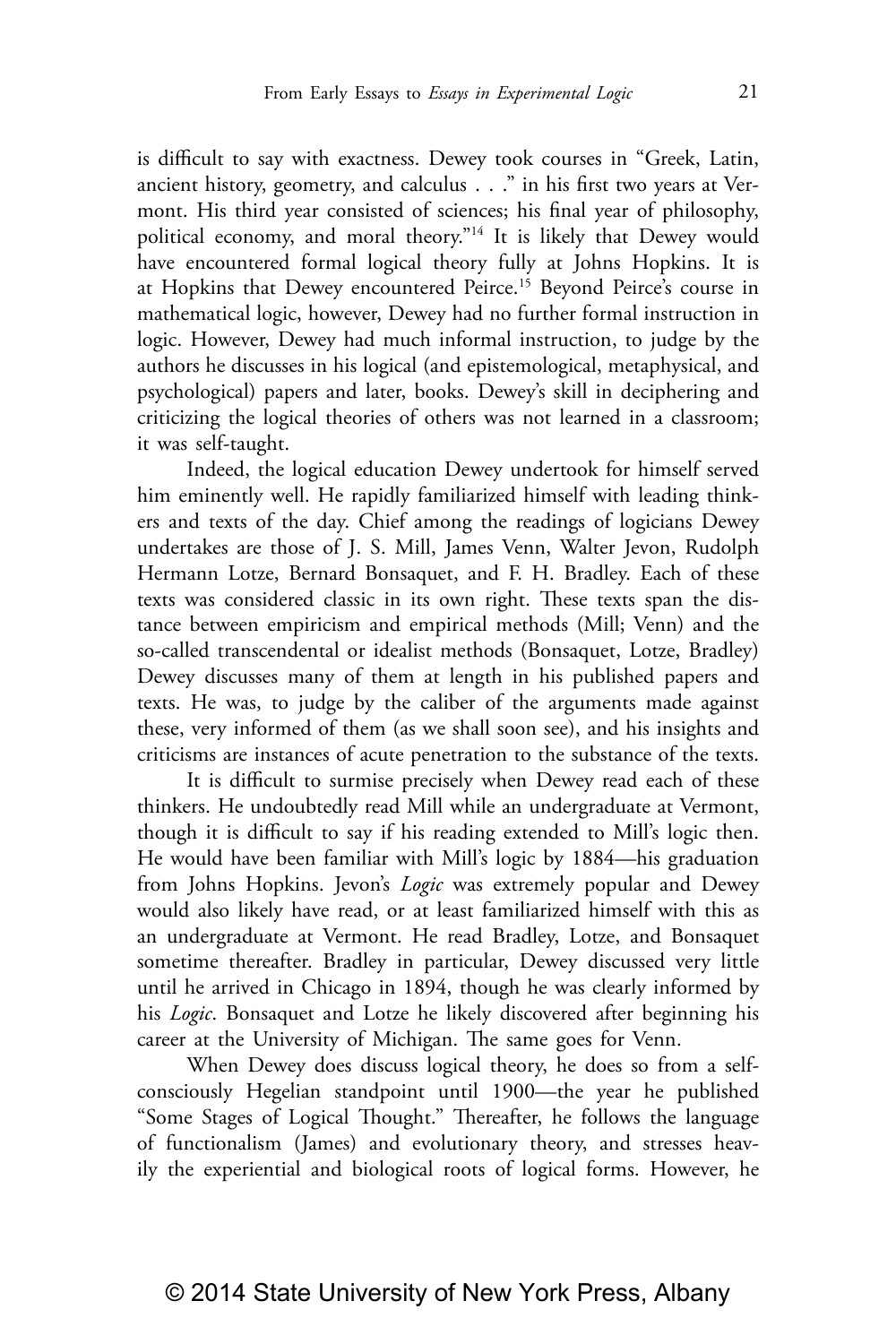does not abandon the central Hegelian insights developed in his earlier works; insights regarding the form of inquiry proper, the patterns of its development, and the relationships between constituent parts (ideals; concepts; hypotheses). On the debates over Dewey's primary intellectual allegiance—idealism and Hegel vs. naturalism and James and Darwin, I lean toward Hegel. I also suggest that a sentiment common to German idealists generally, Hegel in particular, and Peirce (and later, James and Mead) is undoubtedly manifest in Dewey as well, though at different times: the sentiment that inquiry and the logical processes involved in inquiring form a continuum in which these processes are isolated and reconstructed, and that consequences of inquiring are as important as the formal operations of logic themselves. Indeed, the formal operations of logic are the products of the development of consciousness, not the *fons et origo*. As this sentiment was common to German idealism and Hegel particularly, as well as in Peirce and James, and Dewey undoubtedly considered himself first and foremost Hegelian before and during the period his earliest essays on logic were written, it is fitting to call this an Hegelian, as opposed to a Peircean, Darwinian, or Jamesian, sentiment—at least in respect to Dewey's earlier works on logic. And although the question of the origin of formal operations of logic can be counted broadly as Hegelian, what this will mean for Dewey as he sheds his Hegelian garb will concern us in the chapters that follow.

#### Dewey and Peirce

Dewey would have encountered logical theory fully at Johns Hopkins. It is well known that Dewey, while a graduate student, took Charles S. Peirce's lectures on mathematical logic and (what is now known as) the philosophy of science while Peirce was lecturing at Johns Hopkins. It is surmised that Dewey disliked, or at least acknowledged little profit from these lectures, though to judge by many Dewey scholars, he may have learned a great deal from them. It seems Dewey was at first loathe to take Peirce's course; he wrote to H. A. P. Torrey on October 5, 1882 claiming that Peirce's course was unphilosophical, and only concerned with the generalizations of science. Dewey apparently knew of Peirce's work on Kant by this time.16 Peirce had spent the years from 1879 to1884 at Hopkins as an untenured lecturer while developing his own unique insights into logic, as well as metaphysics, algebra, and other topics. It is also the case, however, that Dewey's view of the essentially organic nature of knowledge (as logical principles and as external facts) aligned with Peirce's earlier views of logical formulae as products of investiga-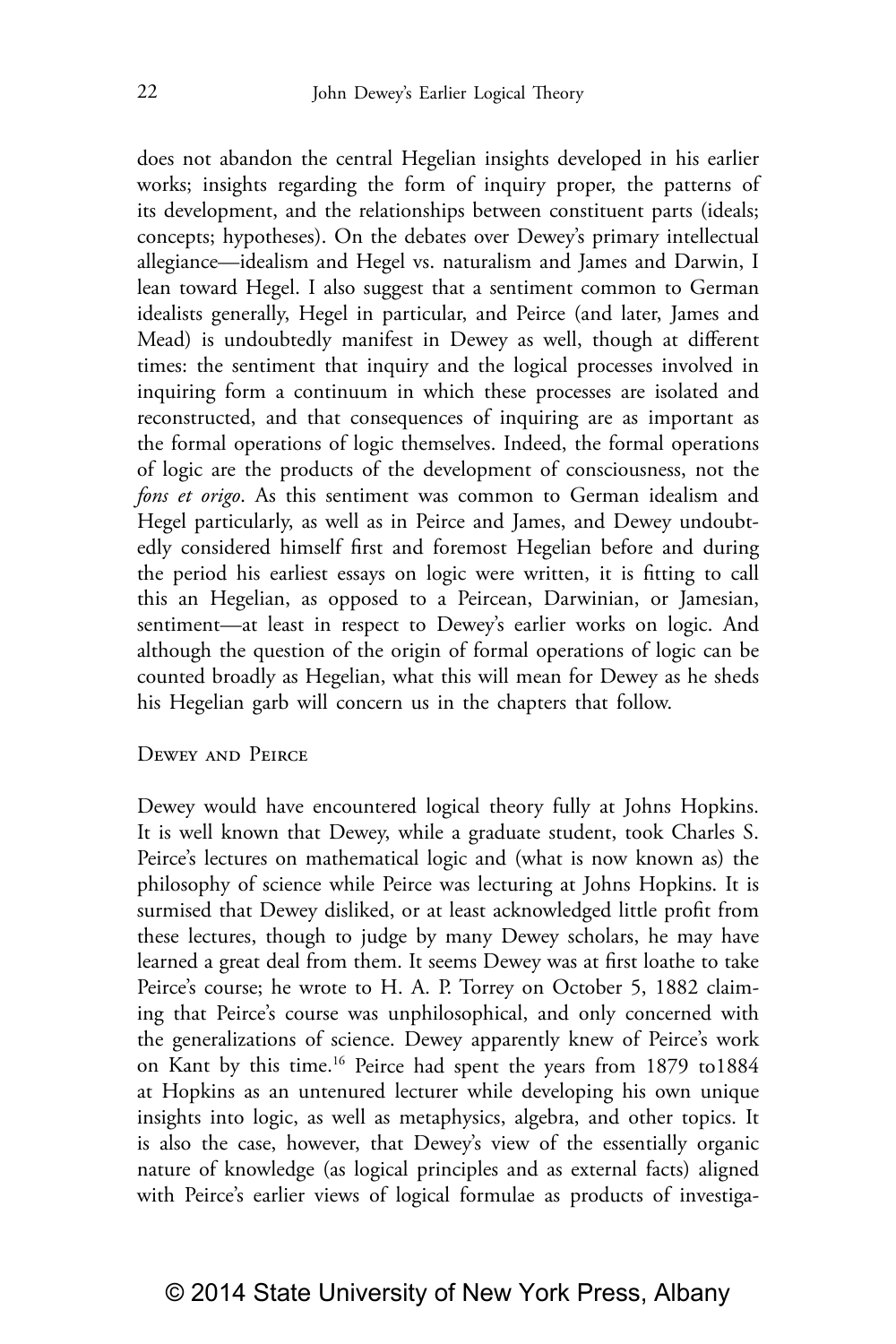tion and inquiry—though not, presumably, as Peirce discussed in the classes Dewey attended. Both of these views were in turn preceded by German idealist thinking, particularly Schelling's and Hegel's notions of logic as formal structures built up through encounters with the world.<sup>17</sup> Apparently, Dewey was familiar with these earlier works of Peirce; he makes mention of them in his correspondence to H. A. P. Torrey.<sup>18</sup> It was only well after 1878—the year Peirce wrote the *Popular Scientific Monthly* articles—that he came to see Hegel as drawing essentially the same conclusions—though from a very different set of premises.<sup>19</sup>

S. Morris Eames, who writes the introduction to Volume 3 of Dewey's Early Works, claims that Dewey's early logical works were written in a similar vein as of C. S. Peirce. Eames says,

These early essays set a problem for Dewey on which he worked until the end of his life, the problem of overcoming the dualism which had developed between logic and science. His proposal in these early writings is similar to that of Peirce: Logical forms must be set inside a general pattern of scientific inquiry where a working harmony and unity of all procedures can be effected, and logic must be concerned with the pursuit of truth, which is the goal of all scientific inquiry.20

While we may agree with Eames that there is a general congruence between the pattern of inquiry Peirce advised and Dewey's subsequent admonitions for logical theory (and thinking), and that Dewey was by this time familiar with the early works of Peirce, he makes no mention of them in his published writings of the time. Shook claims ". . . Dewey did not take up a serious examination of Peirce's writings until 1916 or thereabouts, and never agreed with Peirce's understanding of the purpose of logic or his definition of reality."21 Shook's claim regarding the low estimate of Peirce for Dewey's *earlier* logical theory is indeed correct. Furthermore, it seems Dewey either did not understand or found little interest in Peirce's lectures—at least, during his time at Hopkins. Ryan claims that "[t]he great disappointment for Dewey was Peirce. Or rather, what has disappointed everyone since Peirce's abilities were at last universally appreciated was Dewey's uncomprehending response to Peirce's courses. . . . Until Dewey worked out Peirce's ideas for himself, some twenty years later, he could not see them in Peirce's work. . . ." Ryan continues, "The difficulty was that Peirce was fascinated by mathematics and formal logic, and Dewey, like most enthusiasts for Hegel, was hostile to formalism."22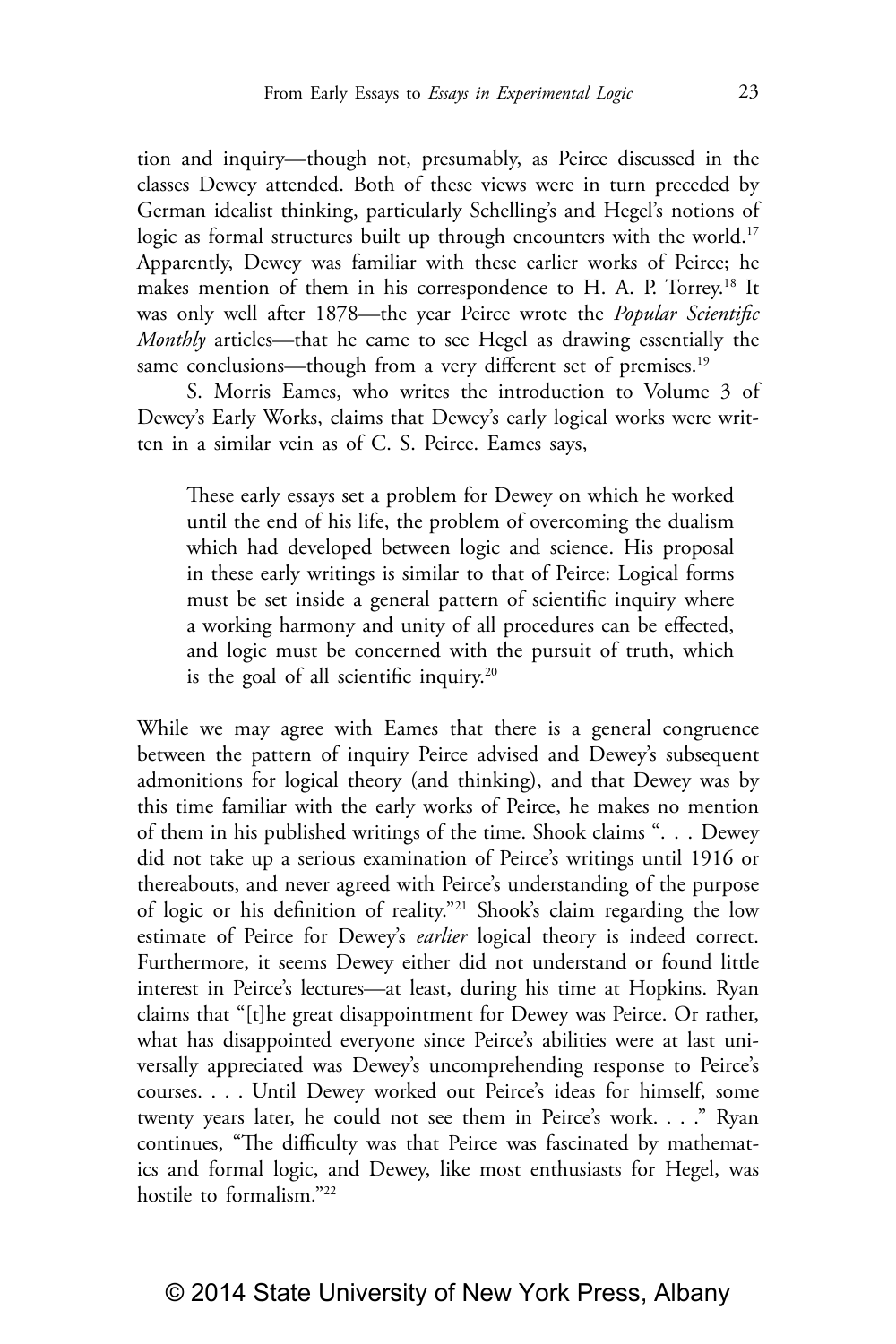This seems correct, as far as it goes: it is unlikely that Peirce's lectures contained much of his earlier work (as published in the *Journal of Speculative Philosophy* (1868) or the *Popular Science Monthly* (1878)) on scientific inquiry, community, or the importance of reconstructing Kant's categories of Understanding. The overt mathematical nature of Peirce's discussion perhaps led Dewey away from Peirce for an extended period of time. Dykhuizen cites correspondence between Dewey and H. A. P. Torrey on the topic of Peirce's formal logic in this regard. Dewey writes, "By logic, Mr. Peirce means only an account of the methods of physical sciences, put in mathematical form as far as possible. It is more of a scientific than philosophical course. . . . Mr. Peirce does not think there is any Philosophy outside the generalizations of physical science."23 This should be enough to make us suspicious of Eames's pronouncements on the influence of Peirce.

Dewey was, however, familiar enough with Peirce by 1902 to write on "Tychism" (Peirce's doctrine of Absolute Chance) for James Mark Baldwin's *Dictionary of Philosophy and Psychology* (MW 2). And, of course, Dewey famously attributed to Peirce the profoundest of the insights later championed in his various works leading to the 1938 *Logic*: the essential continuity of inquiry (LW 12, p. 3). However, this was almost 40 years after Dewey wrote his earliest logical essays. It is likely that Dewey's reviews of Peirce's collected works in 1931 and 1934 had much to do with his "recovery" of Peircean insights.<sup>24</sup> Dewey's early work on logic remains only partly articulated until 1903, with the publication of *Studies in Logical Theory*, and even there central features of inquiry are bracketed, glossed, or otherwise underdeveloped. I am thinking of full discussions of conceptions, propositions, the symbolization of logic, and the relationship of mathematics and mathematical methods to logic, which are dealt with in their fullest detail only in Dewey's 1938 *Logic*. Nevertheless, central themes manifest in *Studies* are prevalent in Dewey's earlier work. Notable is Dewey's ascription of his earlier logical conclusions to neo-Hegelianism generally and Hegel in particular. This ascription is particularly prominent in "The Present Position in Logical Theory," published in 1891. In "The Present Position in Logical Theory," it is Hegel, *not* Peirce, who Dewey cites approvingly as moving us beyond the mere formalisms of logical theory. Eames's characterization of Dewey's central themes as Peircean is symptomatic of an earlier and inadequate reading of Dewey's writings.

There is no doubt that a sentiment common to German idealists generally, Schelling and Hegel in particular, and Peirce (and later,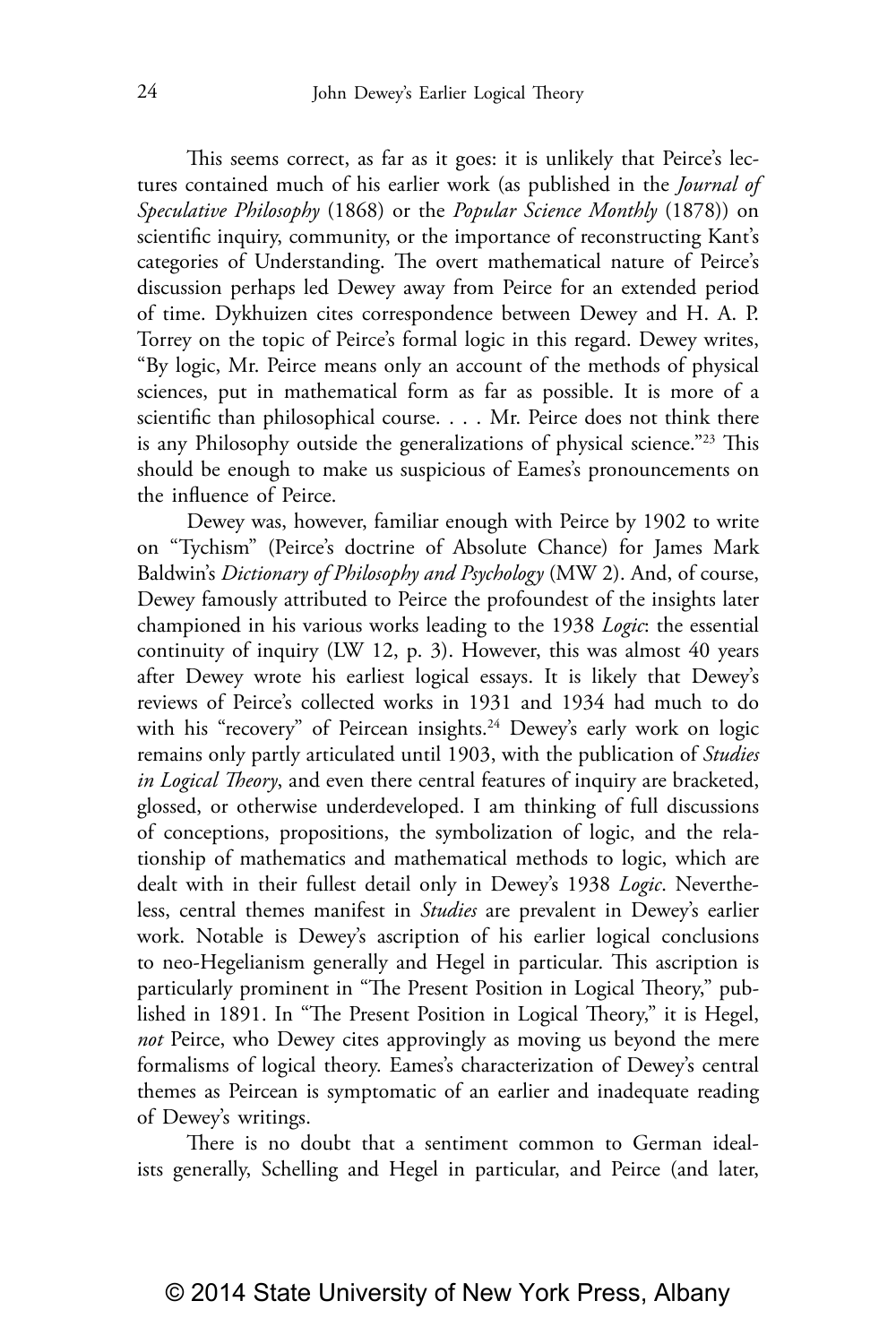James) is manifest in Dewey as well. The sentiment is that inquiry, and the logical processes involved in inquiring, form a continuum in which these processes are isolated and reconstructed, and that consequences of inquiring are as important as the formal operations of logic themselves. Indeed, the formal operations of logic are the products of the development of consciousness, not the *fons et origo*. Moreover, as this sentiment was common to German idealism and Hegel particularly, and Dewey undoubtedly considered himself first and foremost Hegelian before and during the period his earliest essays on logic were written, it is fitting to call this a Hegelian, as opposed to Peircean, sentiment—at least in respect to Dewey's earlier works on logic.

In many ways, Peirce and Dewey (and Hegel, at least in his *Science of Logic*) *were* fellow travelers. Both of them derided the essentially faulty reliance on syllogistic logic as the *fons et origo* of understanding. And the embedding of logical forms in the larger context of inquiry is a Peircean as well as Hegelian move. However, Dewey steadfastly rejected Peirce's other innovations, and particularly from the point of view of logic, his algebra. Dewey had little use for mathematical mechanisms—then or in 1938. While the general tenor of Peirce's account of scientific inquiry is important for Dewey, the details of logical theory as Peirce thought of them—were not. Dewey often glossed these in his later accounts of Peirce, choosing to focus on Peirce's general statements of inquiry.

#### Dewey and James

At the heart of what it meant for Dewey to move from idealism to instrumentalism (or in any event, some as-yet-to-be determined pragmatism) lies the relationship between Dewey and William James. James is mentioned favorably in a number of early articles.<sup>25</sup> Indeed, Dewey thought highly of James, even in the period prior to James's *Principles of Psychology* (1890), though at that time the two had modest contact. And of course, Dewey makes James almost single-handedly responsible for his intellectual "conversion" in his brief biographical sketch, "From Absolutism to Experimentalism" (1930). James provided the "one specifiable philosophic factor which entered into my thinking so as to give it a new direction and quality," and Dewey proceeded to name James's *Principles of Psychology* as that factor (LW 5, p. 157).<sup>26</sup>

Such admiration has led Dewey scholars and biographers to give James pride of place in Dewey's transition from Absolute idealism to instrumentalism and pragmatism. For example, Robert Westbrook concludes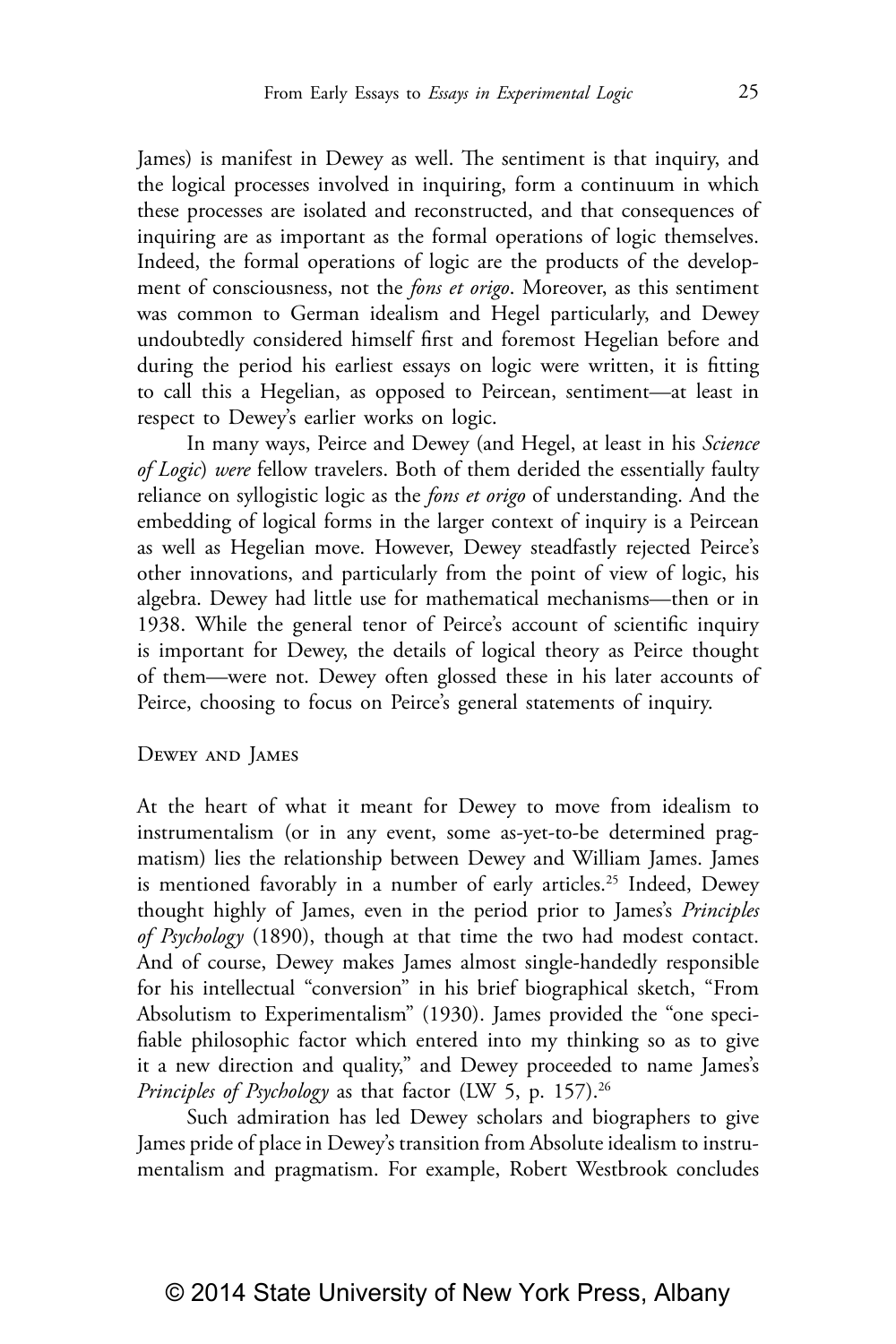that, though "James's influence on Dewey has recently been called into question . . . if one carefully specifies its character, this influence was as undeniable and important as Dewey claimed it to be . . . Dewey had been very sympathetic in the 1880s to the functionalism James was then developing . . . As he grew dissatisfied with this [T. H. Green's] metaphysics, he retreated from these conclusions . . . and . . . in reconsidering the philosophical implications of functional psychology, Dewey found in the Principles less an intellectual revelation than 'a stimulus to mental freedom' and a 'purveyor of methods and materials.' "27

However, Westbrook undercuts his contention by effectively demonstrating that Dewey's functionalism was largely intact *before* he read *Principles of Psychology*; furthermore, while James was a fellow traveler whom Dewey admired greatly, the logic of Dewey's own enterprise was independent of James's philosophy. This is the conclusion of Michael Buxton and (later) John Shook, both of whom examined carefully Dewey's earlier writings for James's influence.<sup>28</sup> Both thinkers are keen to overthrow the assumption that James was the major factor in Dewey's turn. For Buxton, Morton White's *The Origins of John Dewey's Instrumentalism* is a chief target. For Shook, the aim is to reconceive Dewey's entire project of reconfiguring the theory of knowledge. Shook credits Wundt (and G. S. Morris) with recognition of the need for integration of idealism with functionalism in the 1880s, and says of James,

On the nature of sensations, the biological nature of mind, and the nature of conceptual reasoning, Dewey's debt to James is the most extensive. However, on these subjects James did not overthrow Dewey's cherished idealist views but instead assisted his reconstruction of idealism, which was already well under way before 1890. . . . He was already by 1890 suspicious of any psychology reliant on atomistic sensations, enthusiastic toward the idea that mind can only be understood in its relations to nature, and insistent on the functional nature of reason . . . Dewey would not have found James's view persuasive unless they were consistent with his basic metaphysical and psychological standpoints and if they were guides towards solutions of problems that he had already formulated.29

It remains to discuss James's particular contribution to Dewey's logic, if any. I submit that nothing specific from James contributed to Dewey's development of logical theory from 1890 on. This is true despite Dewey's high praise of James in *Studies in Logical Theory* and correspon-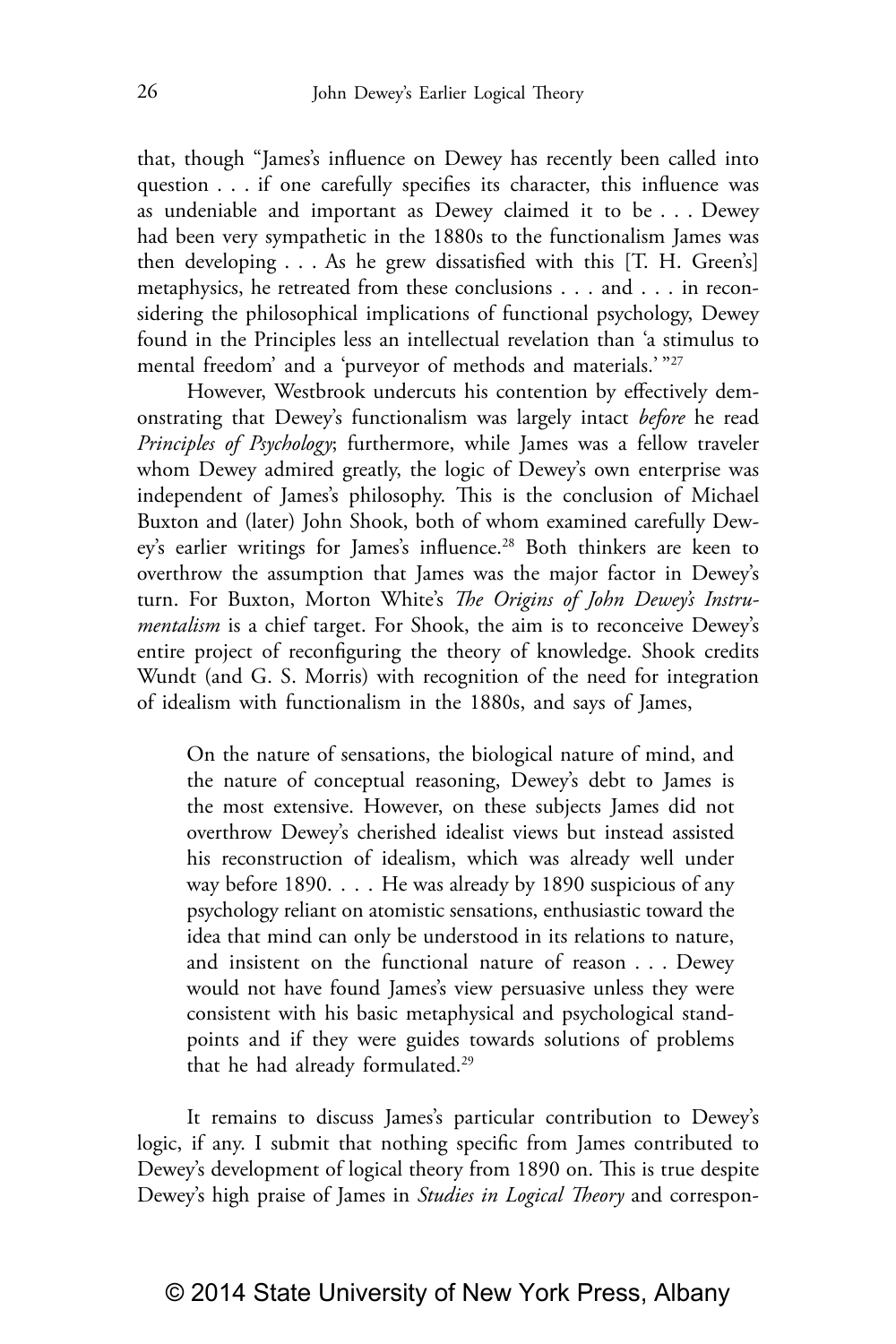dence.30 When Dewey does praise James in that text, nothing specific to James is pointed at. And while Dewey discusses James in the context of philosophic method in "The Logic of Judgments of Practice" (1915), he does so only to emphasize that James called for the need to subject philosophical results to the same sorts of tests as scientific ones (MW 8, p. 22). Dewey is referring to James's admonition to follow the inductive sciences in matters of philosophy, similar to their role in the natural and physical sciences.31 Dewey, however, would have expressed this sentiment much earlier, for example, in 1891. More pressing is the attribution of Dewey's reconstruction of empiricism to James: in one critic's estimation, James provided Dewey with the biological arguments needed to not only fend off physicalist explanations of (empirical) naturalism, but shift the basic model of epistemology to biology and biological processes that factor in experiences.32 This however, is false: Dewey's biologism was developed prior to his reading of James's *Principles of Psychology*, through his (earlier) reading of Wundt.<sup>33</sup> While it is true that Dewey's mid-1890s articles ("The Reflex-Arc Concept in Psychology" in particular) are suggestive of a strong Jamesean influence, nothing appreciable is present in them that is not already in his earlier articles.<sup>34</sup>

The point here is not that James did not influence Dewey, for it is certain he did. The point is rather that Dewey had the ingredients already at his disposal for the functionalist turn he would make in the mid-1890s. The influence of James, while substantial, is largely rhetorical, to judge by Dewey's actual use of the former's arguments. James's "radical empiricism" had the effect on Dewey of confirming sentiments that were already established, though not pushed ahead of others; these sentiments were functionalist and biological, as opposed to absolutist. And while it can be said that Dewey's Absolute idealism dealt with many of the same concerns as his functionalism would shortly do, his functionalism did the job (at least in Dewey's estimation) better. James did not help Dewey to abandon Absolute idealism, if abandonment meant giving up the Hegelian *Gestalt* of his thinking, as we shall see in the chapters that follow. It did, however, result in the displacement of the rhetoric of Absolute idealism in favor of a new rhetoric of evolutionary biology, naturalism, and functionalism.

Dewey and Mead

Whereas Mead is discussed very little by Dewey in "From Absolutism to Experimentalism," he receives his due in Jane Dewey's biographical sketch of her father in *The Library of Living Philosophers* (1939). There,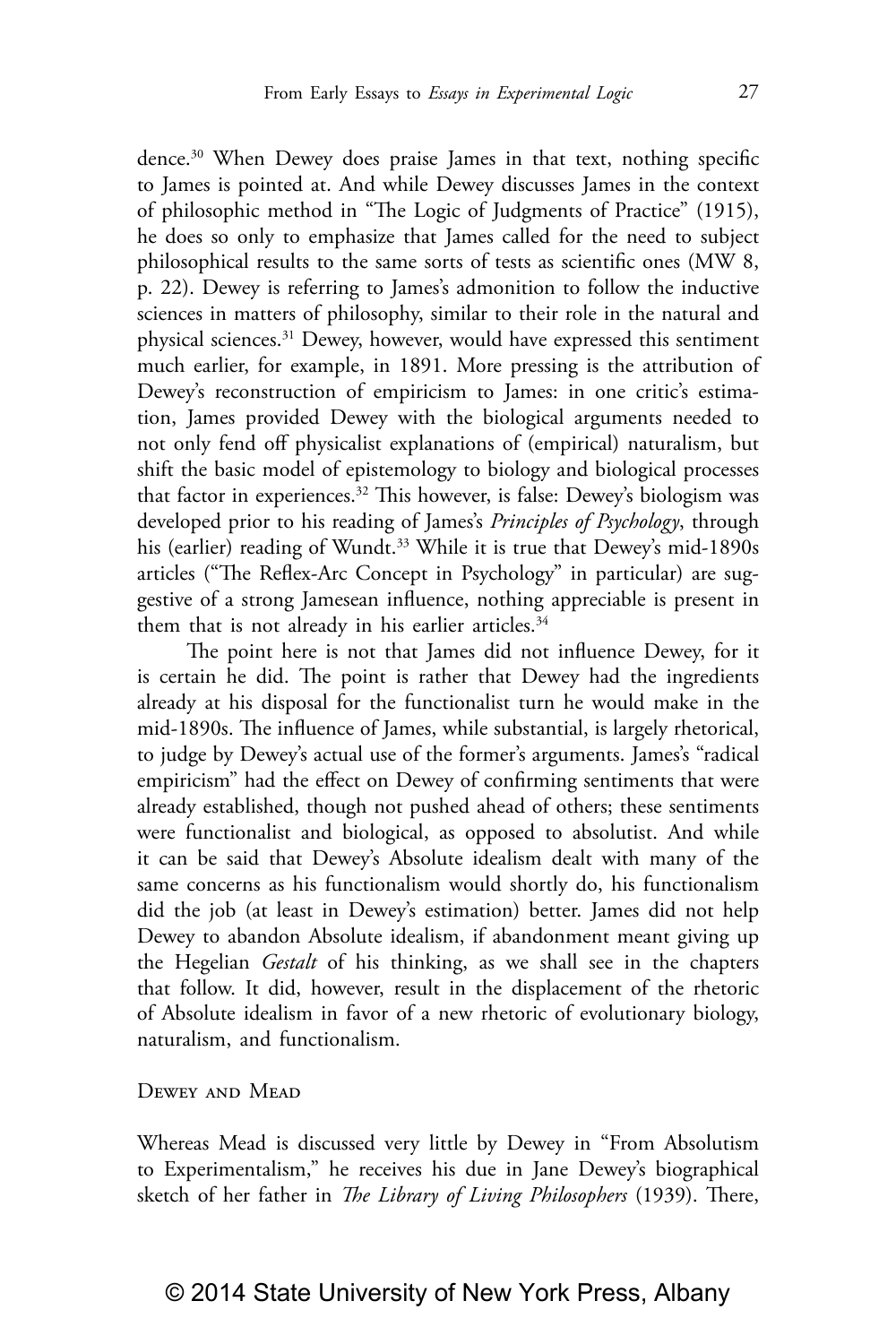Mead is credited with developing the senses of the social self, and Dewey "took them over from Mead and made them a part of his subsequent philosophy, so that, from the nineties on, the influence of Mead ranked with that of James."35 Dewey himself remarks, "I dislike to think what my own thinking might have been were it not for the seminal ideas which I derived from him. For his ideas were always genuinely original; they started one thinking in directions where it had never occurred to one that it was worthwhile to even look" (LW 5, p. 24). Dewey continues, "I attribute to him the chief force in this country in turning psychology away from mere introspection and aligning it with biological and social facts and conceptions" (LW 5, p. 24).

Mead is often credited with pushing Dewey to recognize the inestimable importance of the social realm in the latter's discussions of self, experience, and human conduct. Neil Coughlin for example, asserts, "This set [Mead's] of teachings resonated deeply within pragmatism. Dewey, for instance, turned to this social matrix as the context for man he had been searching for after he discarded Hegel's Universal Mind."36 There is no doubt that Dewey did take much inspiration from Mead, particularly in the years leading up to the publication of *Studies in Logical Theory* (1903), while the two were at the University of Chicago. Yet it would be presumptuous to conclude that the core of Dewey's logical theory owed significantly to Mead; Dewey's logical theory would have benefited from Mead on matters concerning the psychology of conduct only.

As we shall see, Dewey's logical theory was in its nascent development in 1890–1891. Dewey had only become acquainted with Mead in 1891, when the latter took a position as an instructor at the University of Michigan. By 1891, Dewey had published "The Logic of Verification," and "Is Logic a Dualistic Science?" "The Present Position in Logical Theory," Dewey's fullest statement to that date on logic, was already in manuscript form, awaiting publication. By the time Dewey encountered Mead (and incidentally, read James's *Principles of Psychology*), Dewey had *already* critically evaluated the considerable literature on logical theory extant (Jevons, Bonsaquet, Mill, Venn, and Lotze), and brought this to bear on the dualism he saw everywhere in logical theory. Dewey's attempt to overcome the dualism between logical form and matter (content) was already a fixture in his philosophical works and was taking shape in his psychological works at the very time Mead joined the faculty. I am referring to Dewey's attempt to derive a unified account of human experience (psychology) with the reflex arc as a basis, in his "Introduction to Philosophy: Syllabus of Course 5" (EW 3, pp. 211–239). Dewey's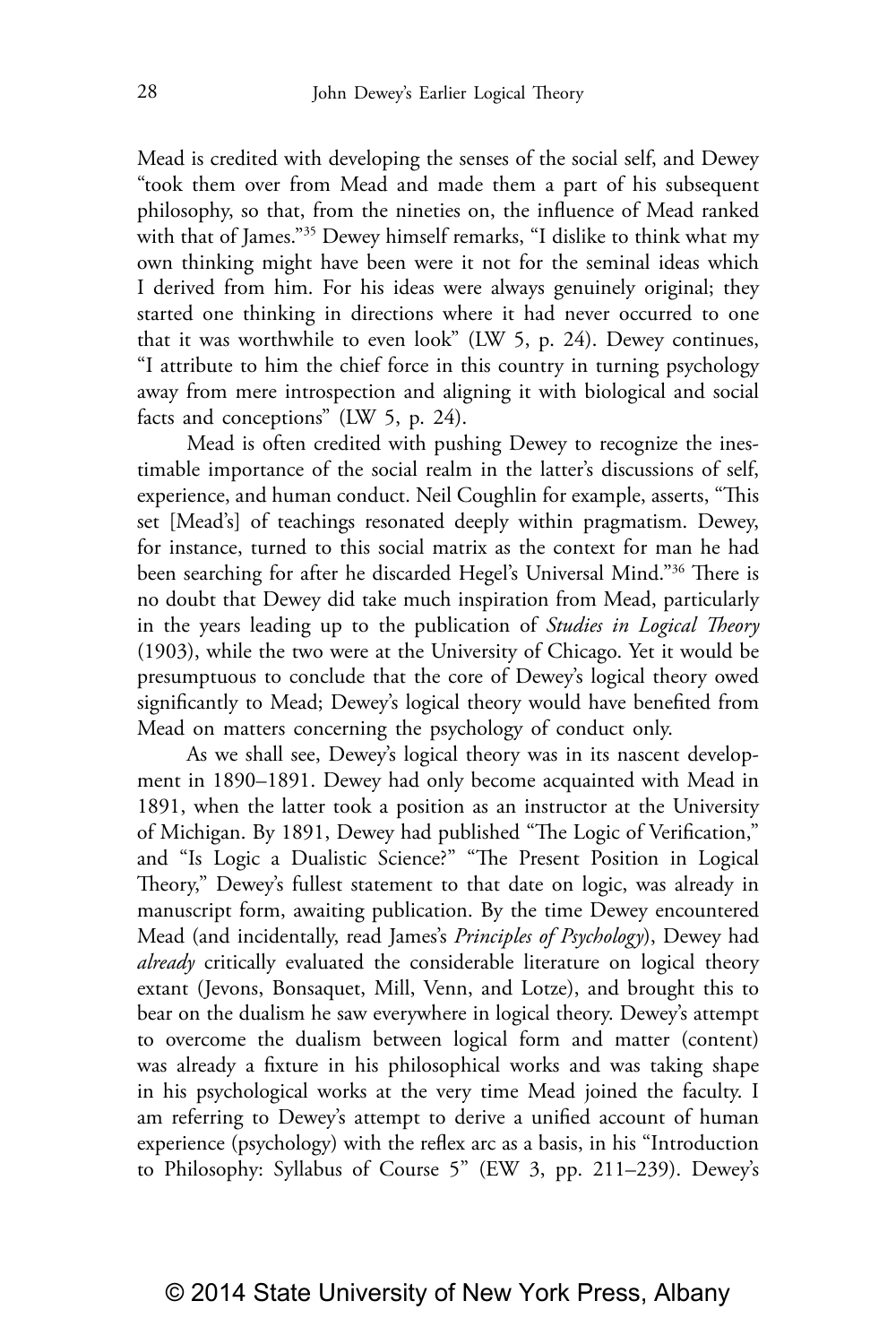functionalism was only beginning to be apparent in his written works and syllabi by this time, no doubt owing to Dewey's very recent reading of *Principles of Psychology*. But even in this new move to functionalism and organicism, the Hegelian elements of constant change, reconciliation, and unity are everywhere present.

Mead, therefore, did influence Dewey, but not during the early years when Dewey formed his critical opinions of the extant logical theories, nor (perhaps more importantly) in matters central to logical theory *simpliciter*. These matters—logical form, the relationship between concepts, the place of hypotheses, matters of analysis and synthesis—which form the "core" of logical works generally, were worked out by Dewey in phases, the first beginning with his critical readings of Mill, Venn, Lotze, and others, and subsequently in encounters with the new realists, Russell (as we shall see when we come to discuss Dewey's encounter with Russell later in this chapter as well as in the chapter on *Essays in Experimental Logic*), and the newer techniques in formal analysis. While the functionalisms of James and Mead certainly made their way into Dewey's philosophy generally (and *a fortiori* into his logical theory), they did so with respect to psychological and normative issues, such as the uses of logical theory and the respective role and scope of both scientific inquiry and common sense.

#### Dewey and Darwin

Darwin is sometimes credited (along with James) with bringing Dewey out of the Hegelian jungle of Absolutism. It is a fact that Dewey was heavily influenced by evolutionary theory generally and evolutionary biology specifically. His interest in evolution was cultivated early on. In his third year at Vermont, Dewey was assigned T. H. Huxley's *Physiology*, and his classes in natural science (geology and zoology), taught by G. H. Perkins, followed the evolutionary method.<sup>37</sup> He was clearly impressed with the forceful line of thinking present in Huxley's validations for Darwinian method, yet demonstrated concerns regarding Darwin's hypotheses of the evolvement of human consciousness. Much of the problem was due to the prevalence of theories of recapitulation or social variations thereof, such as the cultural epoch theory, popular with Herbartian educators and G. Stanley Hall—a theory Dewey held briefly in the 1890s but abandoned. Dewey felt that consciousness could not be understood with recourse to a recapitulation method, and set out to describe it in a developmental accounting. Scholars eager to link Dewey directly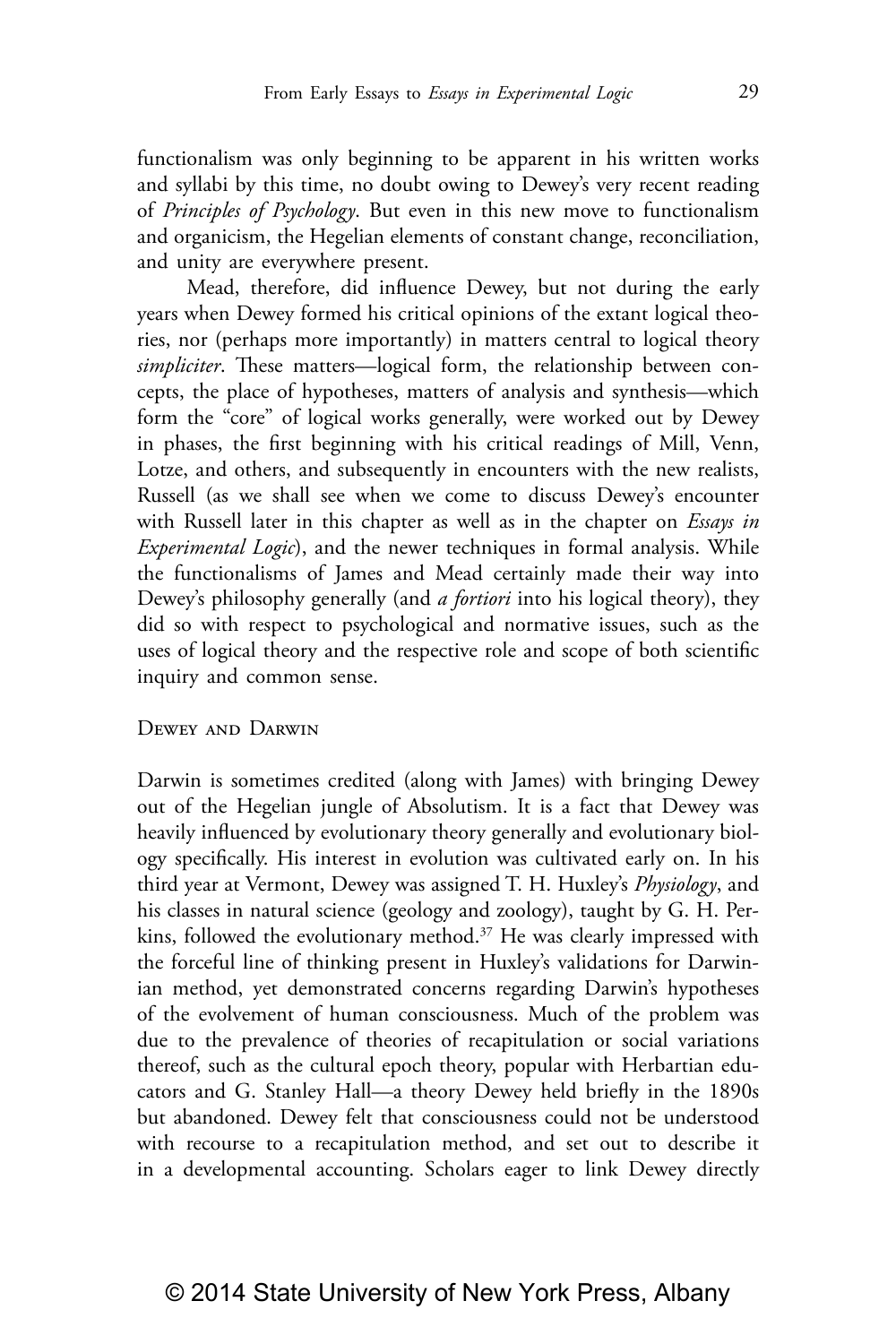to Darwin often overlook his criticisms of the latter.<sup>38</sup> As Westbrook notes,

Dewey had rejected evolutionary naturalism in 1887 because he believed it banished human purposes from the universe. By the turn of the century, armed with a fresh understanding of how man had evolved naturally into a thoughtful, purposeful creature, he left absolute idealism behind for an evolutionary naturalism substantially different from that he had earlier criticized . . . Dewey . . . discovered that purposeful human action could be explained naturalistically without having to offer naturalistic argument for a purposeful universe. Nature, apart from man, was not ethical, but, in man, nature had in the course of the evolutionary process produced an ethical being.<sup>39</sup>

Furthermore, he imbibed Wundt's and James's biological attributions to notions such as consciousness and mind; notions which were broadly Darwinian in their own rights. Yet, Dewey's naturalism was not a product (or at least, not a concluding one) of Darwin's "revolution" in evolution. As Good, Shook, and Dalton have argued, Dewey's influences ranged well beyond Darwin. In matters central to Dewey's understanding of evolution (adjustment, adaptation, biological growth), Darwin's thinking played a vital role. However, the Darwinian revolution in Dewey's thinking begs the question of Dewey's refusal to countenance the biological claims evolutionary theorists using Darwin at the time (for Darwin made no such claims) were making regarding the fitness of individuals in the species. At best, Dewey took Darwin and evolutionary theory and worked it through social-psychological and communal concerns and problems. He did not try to demonstrate that certain genotypes resulted in specific phenotypic presentations. (This was Mendelian rather than Darwinian theory, in any case). Therefore, his Darwinism consisted in the application of certain terminologies to active processes or features of the human condition (such as growth of the organism), rather than supplying a full explanation of human behavior.

It is sometimes difficult to see clearly what features of Dewey's thought are Darwinian. Many have said the criticism of the reflex-arc in Dewey's seminal paper, "The Reflex-arc Concept in Psychology," is Darwinian. It certainly highlights Dewey's naturalism, but there is little in it specifically Darwinian to count as a watershed.<sup>40</sup> Likewise with the claim that "continuity" is the central Darwinian feature,<sup>41</sup> both Hegel and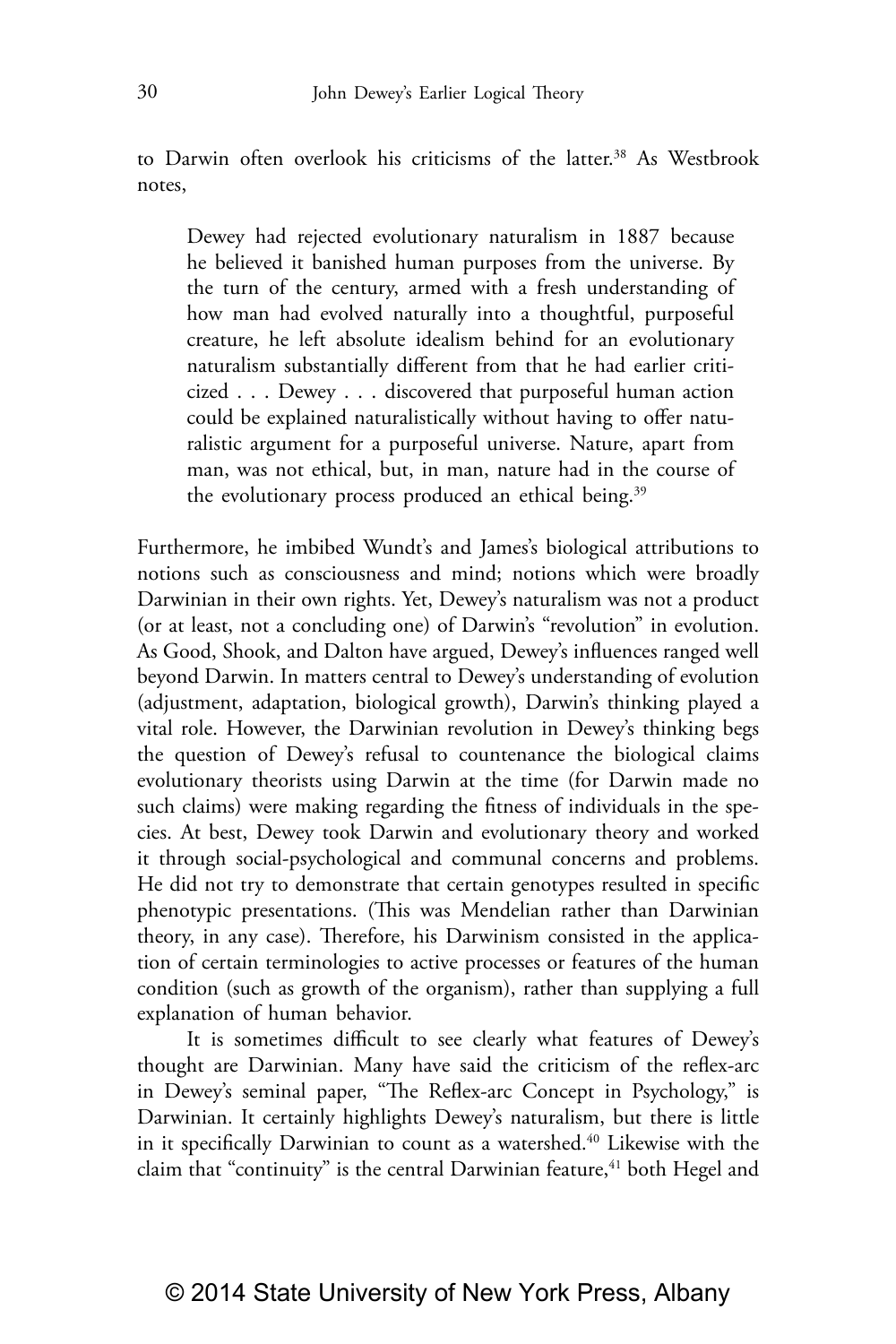Peirce maintained this feature in their logical thought as well. Certainly, the praise Dewey lavishes on Darwin in "The Evolutionary Method as Applied to Morality" (1903), "The Influence of Darwin upon Philosophy" (1909), and other papers provides for rhetorical advantage. But neither of these papers deviates in a significant way from Dewey's earlier (1890s) thinking on logical theory and the development of concepts, ideals, hypotheses, etc., though they do work them through distinct contexts. In the case of "The Evolutionary Method as Applied to Morality," Dewey uses the new-found understanding to re-conceive historical claims for morals in terms of a genetic accounting of the development of moral thinking. In the case of "The Influence of Darwin upon Philosophy," Dewey's claim is precisely that evolutionary thinking has given scientific thought a rhetorical advantage; models and understandings that were inchoate are now able to articulate themselves more profoundly as a result of this new nomenclature (MW 4, p. 6). Terms such as "adjustment," "plasticity," and "adaptation," that Dewey makes much of in his educational and social writings seem to be the best candidates for the moniker, "Darwinian." Yet no one to my satisfaction has shown how these terms are used in a specifically Darwinian (as opposed to Deweyan) manner in matters of importance to Dewey: that is to say, matters of human conduct, inquiry, and morals.

Despite the rhetorical advantage Darwin gives Dewey's thinking on matters of experience, human conduct, and growth, scholars have overestimated the influence of Darwin on Dewey.42 While Dewey's broad evolutionary accounts are Darwinian in spirit, they are not Darwinian in letter—at least, not where it counts. In none of the essays or books I have read, is there a specifically Darwinian (natural selection) accounting of the development of morals or philosophical thought. Indeed, it would be absurd to claim that natural selection can somehow explain the complex social phenomena Dewey discusses. It must be remembered that the genotype was not yet a working concept in Darwinian evolutionary theory until much later. Mendel arrived at his conclusions regarding genotypes as early as 1863, but his theory was not taken seriously until at least 1900; ten years after the publication of James's *Principles of Psychology*. It was not until after the First World War that widespread acceptance of Mendelian genetics took place. And only after this was it fused with Darwinian evolutionary theory. What lay in place of genotypes in earlier Darwinian thought was the notion of the flexibility or "the adaptive power of species"; this was inherited in the senses of inheritance common to us today, but the specific mechanism by which this took place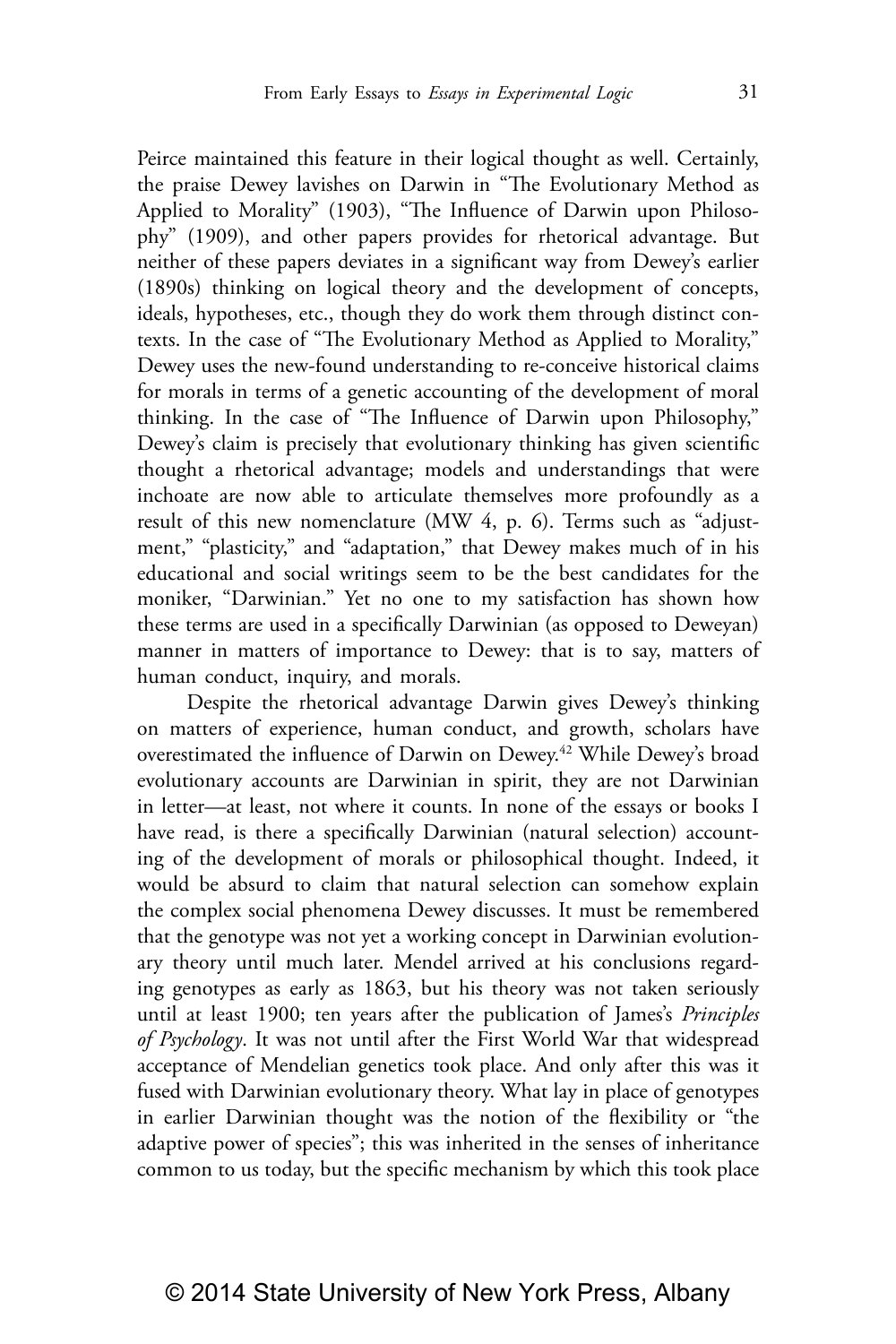was unavailable to these earlier thinkers. Thus, while individual variation in response to *environmental needs* and *factors* does play a role (and a profoundly important one) in Dewey's biological and social accountings of growth and education, these are not Darwinian *per se*. Dewey largely leaves the issues of species-specific changes of what would later become the subject-matter of genetics aside. Dewey takes it for granted that the species-specific changes Darwin outlined in *The Theory of Natural Selection* are basically correct, and left it at that. When Dewey discussed moral issues and elements such as the self and (moral) consciousness, he utilized Darwinian terms, yet did so with respect to individual and community variations, not species-wide ones. And he seldom brought the argument down to the level of genetics (though he did talk of biological traits). Experience, not the genetic material with which we are endowed, was Dewey's arable land.

All of this is to say that Dewey's use of Darwin is not basic to his logical theory. In terms of Dewey's logic, Hegel rather than Darwin emerges as the more important precursor. Notwithstanding the importance of the nomenclature of adaptation, adjustment, evolution, and other terminologies Dewey uses throughout his logical theory to indicate the ways and means of transformation, the movement itself is manifestly Hegelian. Dewey's logical theory is an amalgam of various influences, to be sure. But at its heart beats the Hegelian logic of the movement of the experience of consciousness as it unfolds towards ever-closer self-realization, and this is nowhere more evident than in Dewey's genetic-historical accounting of the development of thinking into logic and ultimately, scientific inquiry, as we shall soon see.

#### Part Three: Dewey's Logical Education 1903–1915

The years between 1903 and 1915 saw Dewey increasingly attend to topics of psychology and education, as well as more traditional philosophical topics such as truth, knowledge and reality. By this time, Dewey had cast off his Hegelian "garb," though the "permanent deposit" of Hegel remained (LW 5, 154). Dewey wrote his first logical treatise in 1903— *Studies in Logical Theory*. In Chapter 3 I will discuss this in detail. Here, I wish to say a few words about the context of that work. Much of Dewey's text is given over to a critique of Rudolph Hermann Lotze—an idealist logician of the top order. In the 1880s, Dewey would probably have thought more highly of his work; in 1903, he criticized it extensively.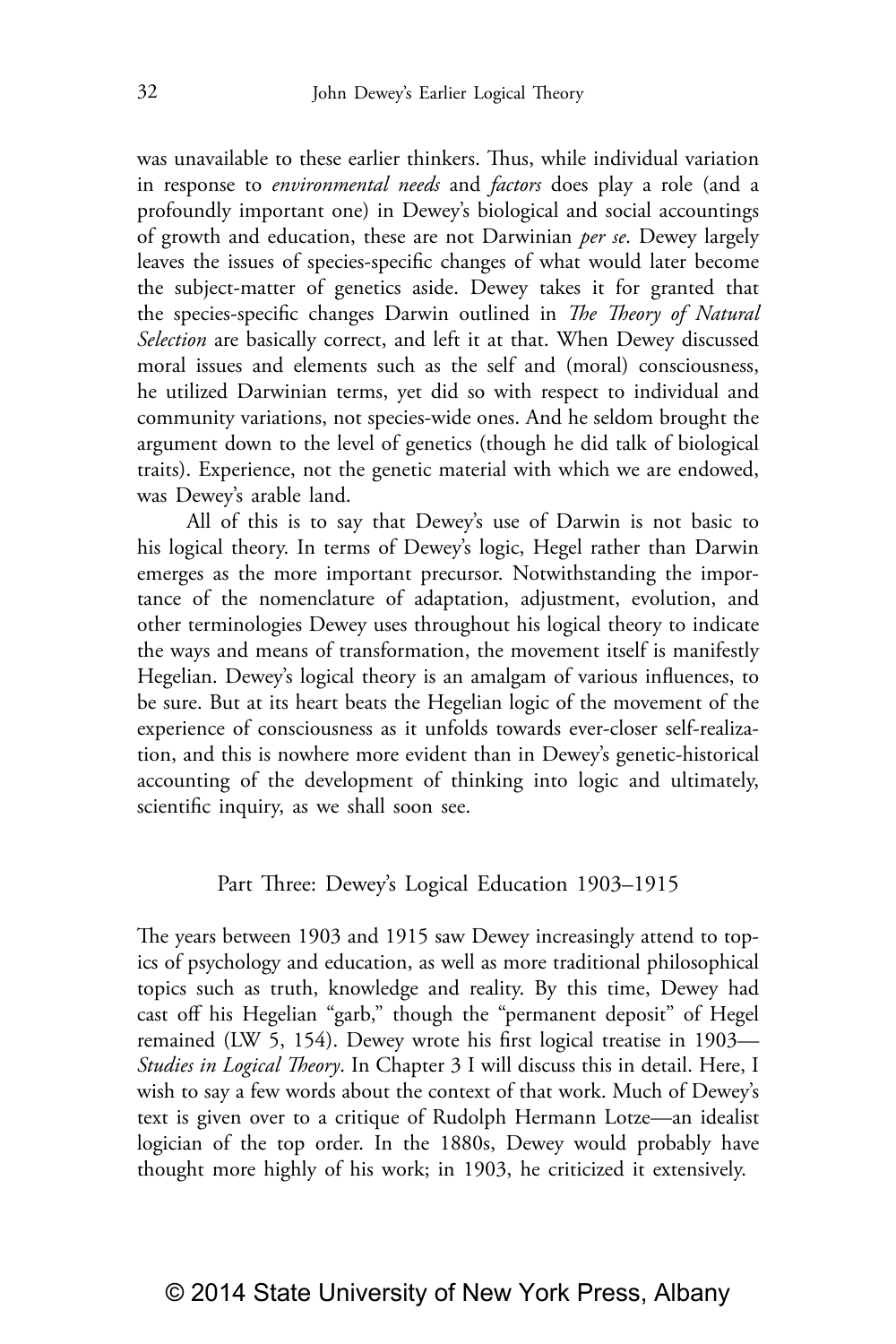Dewey's main concern with Lotze had to do with the dualisms Dewey saw everywhere in his account of logical theory. Absolute and formal treatments of logic, as Dewey maintained, could not escape the dualisms common to rationalism and empiricism; in particular, the dualism of mind-as-logical rules over and against world, objects, or experiences. Lotze also attempted to banish dualisms from his account; but Dewey felt he set up a distinction between the categories, principles, and rules of logic (mind) and the material or matter they then acted upon. Lotze's logical theory had a huge impact on logical theory at the time and it would have seemed quite presumptuous for a young American philosopher who had once championed neo-idealism to strike out at such a figure. But, in fact, Lotze was not the worst offender; indeed, he was the best of a bad bunch, or so Dewey thought. By making an example of the best of a bad bunch, Dewey signaled to his philosophical colleagues in America and abroad that neo-idealism had not escaped the dualisms it so ardently protested in its own accountings.

Two important encounters worthy of note took place between the publication of *Studies in Logical Theory* (1903) and the publication of *Essays in Experimental Logic* (1916). The first was the attack from the socalled critical realists—Evander McGilvary, William P. Montague, Ralph Barton Perry, and E. G. Spaulding. In his engagement with these critics, Dewey fine-tuned his theory of knowledge and the role it played in inquiry. Second, Dewey's encounter with Bertrand Russell led him to cast Russell and his analytic realism (and later, atomic realism and logical atomism) as the preeminent foil to an instrumentalist (later, experimentalist) conception of inquiry. In so doing, Dewey was forced to come to terms with Russell's withering critique. Dewey's response to Russell took place over many years; it was not complete until Dewey wrote *Logic: The Theory of Inquiry* (1938) and his rejoinder to Russell, which was published in the *Library of Living Philosophers* volume the following year.

#### The Attack of the Critical Realists

By the turn of the (twentieth) century, Dewey had come under attack from Absolute idealists, realists, and empiricists. However, the criticisms, like the critics themselves, were often scattered. By 1905, however, the tide began to change and so-called realist critiques of Dewey's instrumentalism began to surface in greater and greater numbers. Some of these critiques were from well-known philosophers; Arthur O. Lovejoy was perhaps the most respected of these.<sup>43</sup> Others included E. B. McGilvary